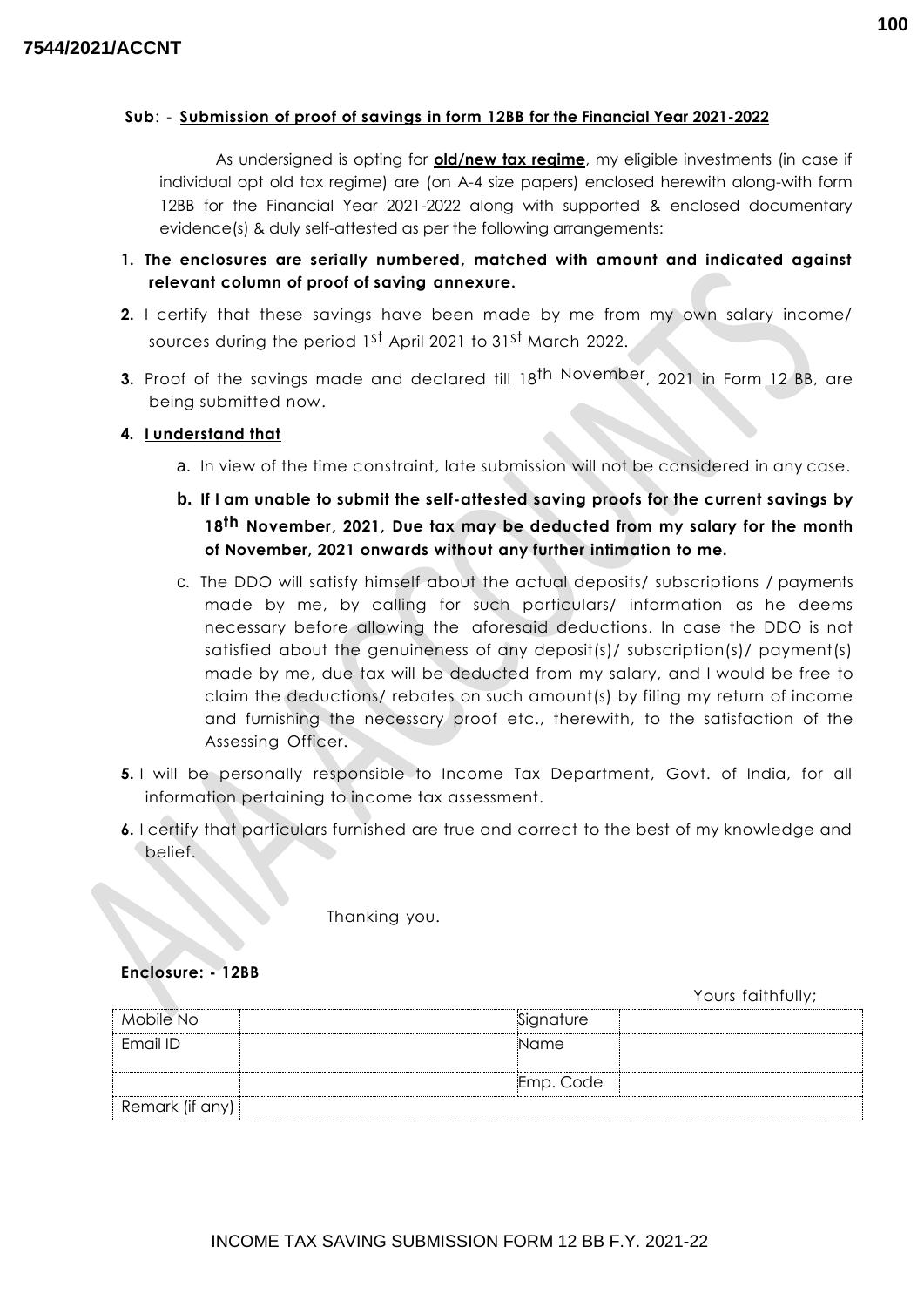**Due Date :- 15-11-2021**



# **ALL INDIA INSTITUTE OF AYURVEDA (AIIA)**

**(आयुष मंत्रालय, भारत सरकार केअंतर्गत स्वायत्त संस्थान)**

(An Autonomous Organization under the Ministry of AYUSH, Govt. of India)

FORM NO.12BB

| (See rule 26C)                           |                                                                                                                                                                                                          |                                                                         |                |                       |               |                       |                          |  |
|------------------------------------------|----------------------------------------------------------------------------------------------------------------------------------------------------------------------------------------------------------|-------------------------------------------------------------------------|----------------|-----------------------|---------------|-----------------------|--------------------------|--|
| 1. Name of the employee/ employee CODE): |                                                                                                                                                                                                          |                                                                         |                |                       |               |                       |                          |  |
|                                          |                                                                                                                                                                                                          | 2. Permanent Account Number of the                                      |                |                       |               |                       |                          |  |
| employee<br>(PAN) (स्थायी खाता सं.):     |                                                                                                                                                                                                          |                                                                         |                |                       |               |                       |                          |  |
| 3. Financial year                        |                                                                                                                                                                                                          |                                                                         |                |                       |               | 2021-22               |                          |  |
|                                          |                                                                                                                                                                                                          |                                                                         |                |                       |               |                       |                          |  |
|                                          |                                                                                                                                                                                                          | 4. Please Choose (TAX REGIME)<br>Details of claims and evidence thereof |                | <b>OLD TAX REGIME</b> |               | <b>NEW TAX REGIME</b> |                          |  |
|                                          |                                                                                                                                                                                                          |                                                                         |                |                       |               |                       |                          |  |
| SI<br><b>No</b>                          |                                                                                                                                                                                                          | Nature of claim (दावे का प्रकार)                                        |                |                       |               | Amount<br>(Rs.)       | Evidence /<br>particular |  |
|                                          | Employees, who are in receipt of house rent allowance (HRA) and want to get exemption of<br>(1)<br>HRA under section 10 (13A) in computing of total income, should furnish the following<br>particulars: |                                                                         |                |                       |               |                       |                          |  |
|                                          | $\mathsf{i}$                                                                                                                                                                                             | Monthly rent                                                            |                |                       |               |                       |                          |  |
|                                          |                                                                                                                                                                                                          | In support of claim, please provide                                     |                |                       |               |                       |                          |  |
|                                          |                                                                                                                                                                                                          | rent agreement; and                                                     |                |                       |               |                       |                          |  |
|                                          |                                                                                                                                                                                                          | monthly rent receipts                                                   |                |                       |               |                       |                          |  |
|                                          | ii)                                                                                                                                                                                                      | <b>House Owner</b>                                                      |                |                       |               |                       |                          |  |
|                                          |                                                                                                                                                                                                          | Name Address                                                            |                |                       |               |                       |                          |  |
|                                          |                                                                                                                                                                                                          |                                                                         |                |                       |               |                       |                          |  |
|                                          |                                                                                                                                                                                                          | Telephone No.                                                           |                |                       |               |                       |                          |  |
|                                          |                                                                                                                                                                                                          |                                                                         |                |                       |               |                       |                          |  |
|                                          | <b>PAN of House Owner</b><br>iii)                                                                                                                                                                        |                                                                         |                |                       |               |                       |                          |  |
|                                          | Note: PAN of Landlord is mandatory to claim<br>HRA rebate, if the aggregate rent paid during<br>the year exceeds one lakh rupees                                                                         |                                                                         |                |                       |               |                       |                          |  |
|                                          | iv)                                                                                                                                                                                                      | Address of House taken on rent                                          | $\ddot{\cdot}$ |                       |               |                       |                          |  |
|                                          | $\sf V$                                                                                                                                                                                                  | Total Amount of rent paid / will be                                     | $\ddot{\cdot}$ | April-21              | <b>May-21</b> | <b>June-21</b>        | July-21                  |  |
|                                          | $\overline{)}$                                                                                                                                                                                           | paid during the financial year                                          |                |                       |               |                       |                          |  |
|                                          |                                                                                                                                                                                                          | 2021-22                                                                 |                | <b>Aug-21</b>         | $Sep-21$      | <b>Oct-21</b>         | <b>Nov.-21</b>           |  |
|                                          |                                                                                                                                                                                                          |                                                                         |                |                       |               |                       |                          |  |
|                                          |                                                                                                                                                                                                          | (Enclosure No)                                                          |                | <b>Dec-21</b>         | <b>Jan-22</b> | <b>Feb-22</b>         | <b>Mar-22</b>            |  |
|                                          |                                                                                                                                                                                                          |                                                                         |                |                       |               |                       |                          |  |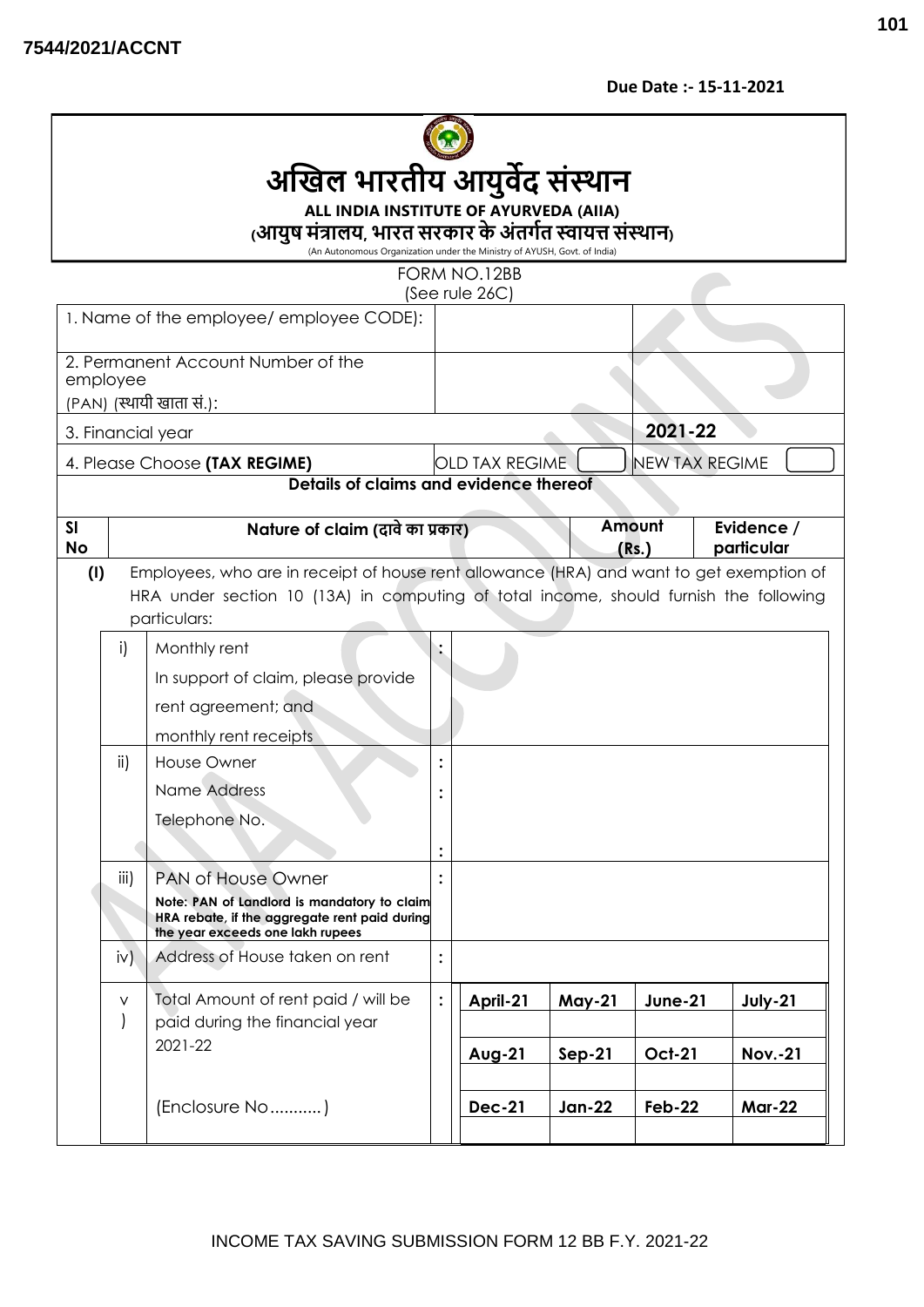## **7544/2021/ACCNT**

r

| SI  | <b>Particulars</b>                                                                 |                | <b>Details</b> | Enclosure No. |  |
|-----|------------------------------------------------------------------------------------|----------------|----------------|---------------|--|
| NO. |                                                                                    |                |                |               |  |
| 01  | Name of the owner & Co-owner of the                                                |                |                |               |  |
|     | <b>House Property</b>                                                              |                |                |               |  |
| 02  | Address of House Property                                                          |                |                |               |  |
|     | (Enclose documentary evidence)                                                     |                |                |               |  |
| 03  | Whether it is a                                                                    |                |                |               |  |
|     | a. Purchase of ready built flat/house                                              |                |                |               |  |
|     | b. Semi-built up house; or                                                         |                |                |               |  |
|     | c. Piece of land; on which house is                                                |                |                |               |  |
|     | constructed                                                                        |                |                |               |  |
| 04  | Whether Housing loan taken, if yes,                                                |                |                |               |  |
|     | a. Name & address of the bank/<br>Organisation; &                                  |                |                |               |  |
|     | <b>b.</b> Date of loan (attach sanction /                                          |                |                |               |  |
|     | disbursement letter from bank)                                                     |                |                |               |  |
| 05  | Permanent Account Number of the Lender                                             |                |                |               |  |
| 06  | Mention Date of Registry of the house                                              |                |                |               |  |
|     | property, date of physical possession of                                           |                |                |               |  |
|     | house along with completion certificate                                            |                |                |               |  |
| 07  | Whether<br>House<br>Property<br>the                                                |                |                |               |  |
|     | Self-Occupied                                                                      |                | Yes/No         |               |  |
|     |                                                                                    |                |                |               |  |
|     |                                                                                    |                |                |               |  |
| 08  | Whether any part of this House Property is let                                     |                |                |               |  |
|     | out during the financial year? If yes, give<br>details.                            |                |                |               |  |
|     |                                                                                    |                |                |               |  |
| 09  | Housing Loan Interest Due/Paid/to be paid<br>during the Financial Year ending 31st |                |                |               |  |
|     | <b>March 2022</b>                                                                  |                |                |               |  |
|     | (Attach prescribed certificate from Money                                          |                |                |               |  |
|     | Lender bank / Organisation)                                                        |                |                |               |  |
| 10  | Out of the above Housing Loan interest,                                            | $\vdots$       |                |               |  |
|     | how much is being claimed this year as                                             |                |                |               |  |
|     | deduction                                                                          |                |                |               |  |
| 11  | Whether Co-applicant is claiming any                                               | $\vdots$       |                |               |  |
|     | deduction from his/her Income                                                      |                |                |               |  |
|     |                                                                                    |                |                |               |  |
| 12  | Pre-construction :<br>Interest<br>on HBA for                                       |                |                |               |  |
|     | period claimed during this year                                                    |                |                |               |  |
| 13  | Source(s) for repaying the Housing Loan                                            | $\ddot{\cdot}$ |                |               |  |
|     | (Principal and Interest, both)                                                     |                |                |               |  |
| 14  | In case of Co-owner/Co-borrower, Give full<br>about his/her employment<br>details  | $\ddot{\cdot}$ |                |               |  |
|     | profession in a separate sheet                                                     |                |                |               |  |
|     |                                                                                    |                |                |               |  |
| 15  | House Property is declared in Annual                                               | :              |                |               |  |